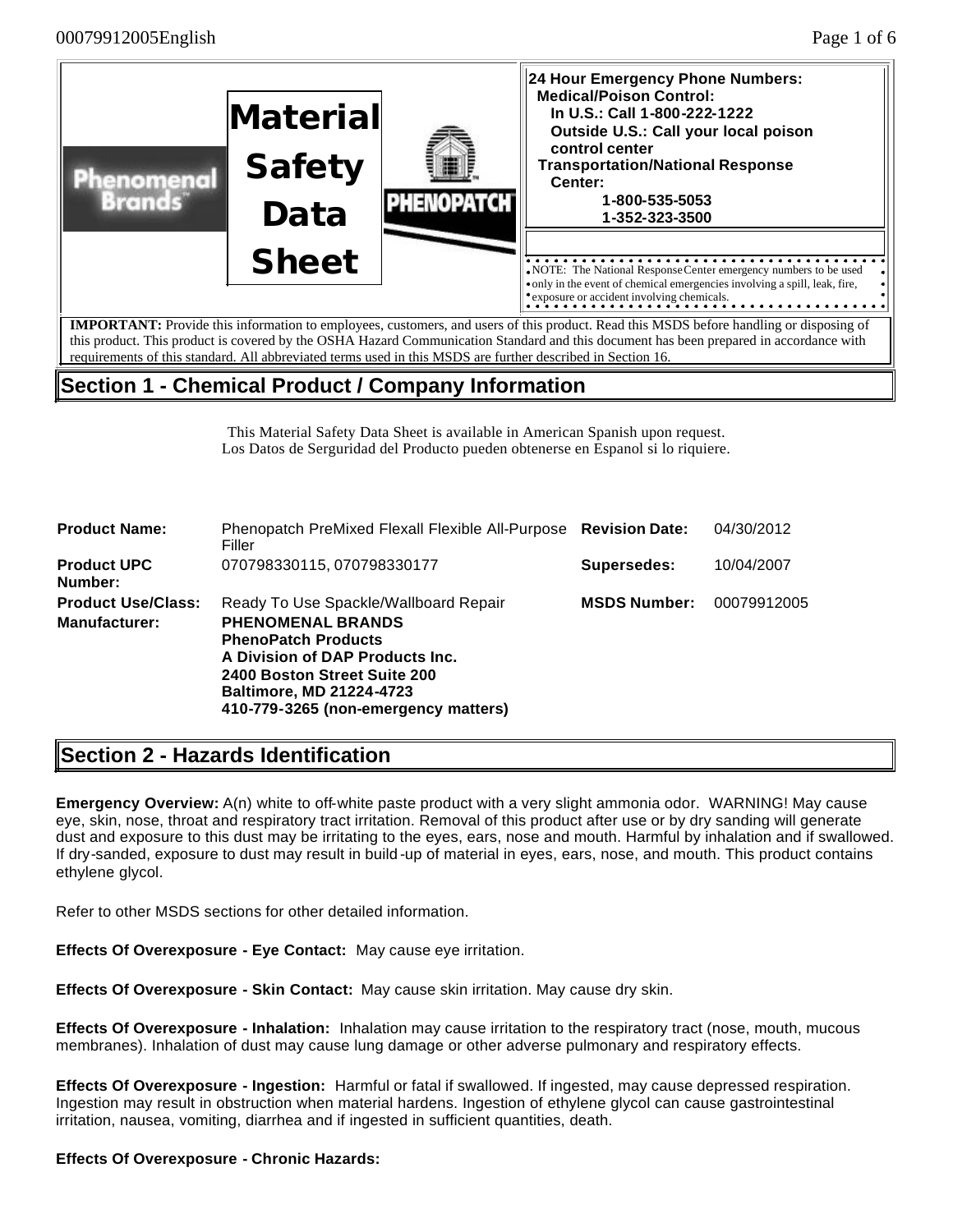The International Agency for Research on Cancer (IARC) has determined that crystalline silica in the form of quartz or cristobalite that is inhaled from occupational sources is carcinogenic to humans (Group 1- carcinogenic to humans). Refer to IARC Monograph 68, Silica, Some Silicates and Organic Fibres (published in June 1997) in conjunction with the use of these materials. The National Toxicology Program (NTP) classifies respirable crystalline silica as "known to be a human carcinogen". Refer to the 9th Report on Carcinogens (2000). The American Conference of Governmental Industrial Hygienists (ACGIH) classifies crystalline silica, quartz, as a suspected human carcinogen (Group A2). Breathing dust containing respirable crystalline silica may not cause noticeable injury or illness even though permanent lung damage may be occurring. Inhalation of dust may have the following serious chronic health effects: Excessive inhalation of respirable dust can cause pneumoconiosis, a respiratory disease, which can result in delayed, progressive, disabling and sometimes fatal lung injury. Symptoms include cough, shortness of breath, wheezing, non-specific chest illness and reduced pulmonary function. Smoking exacerbates this disease. Individuals with pneumoconiosis are predisposed to develop tuberculosis. There is some evidence that breathing respirable crystalline silica or the disease silicosis is associated with an increased incidence of significant disease endpoints such as scleroderma (an immune system disorder manifested by fibrosis of the lungs, skin and other internal organs) and kidney disease. Prolonged, repeated, or high exposures may cause weakness and depression of the central nervous system.

Ethylene Glycol may cause kidney and liver damage upon prolonged and repeated overexposures. Studies have shown that repeated inhalation of ethylene glycol has produced adverse cardiovascular changes in laboratory animals. Ethylene glycol has been shown to cause birth defects in laboratory animals.

**Primary Route(s) Of Entry:** Skin Contact, Skin Absorption, Inhalation

**Medical Conditions which May be Aggravated by Exposure:** If dry sanded, asthma and asthma-like conditions may worsen from prolonged or repeated exposure to dust.

#### **Carcinogenicity:**

| $\sim$<br>$\sim$ $\sim$<br>NO. | <b>Chemical</b><br>Name               | $\alpha$ $\alpha$ $\mathbf{H}$ | $\boldsymbol{\alpha}$ $\boldsymbol{\pi}$<br>wiiz | $\mathbf{D}$<br>$\mathbf{a}$ | VTT                  |
|--------------------------------|---------------------------------------|--------------------------------|--------------------------------------------------|------------------------------|----------------------|
| 14808-60-7                     | Silic.<br><br>vstalline<br>$\sim$ and | ISuspected human carcinogen.   | $-$<br>Listed<br>Not                             | Carcinogenic to humans       | Anowr<br>carcinogen. |

| Section 3 - Composition / Information On Ingredients |                 |             |  |
|------------------------------------------------------|-----------------|-------------|--|
| <b>Chemical Name</b>                                 | <b>CASRN</b>    | Wt%         |  |
| Limestone                                            | $1317 - 65 - 3$ | $30 - 60$   |  |
| Calcined Clay                                        | 66402-68-4      | 1-5         |  |
| Ethylene glycol                                      | $107 - 21 - 1$  | $1 - 5$     |  |
| Silica, crystalline                                  | 14808-60-7      | $0.1 - 1.0$ |  |

## **Section 4 - First Aid Measures**

**First Aid - Eye Contact:** In case of contact, immediately flush eyes with plenty of water for at least 15 minutes. Get medical attention immediately.

**First Aid - Skin Contact:** Remove and wash contaminated clothing. Wash off immediately with plenty of water for at least 15 minutes. Wash off immediately with soap and plenty of water. If skin irritation persists, call a physician.

**First Aid - Inhalation:** If inhaled, remove to fresh air. If breathing is difficult, leave the area to obtain fresh air. If continued breathing difficulty is experienced, get medical attention immediately.

**First Aid - Ingestion:** Call a physician or Poison Control Center immediately. Do not induce vomiting.

**Note to Physician:** None.

**COMMENTS:** If over-exposure occurs, call your poison control center at 1-800-222-1222.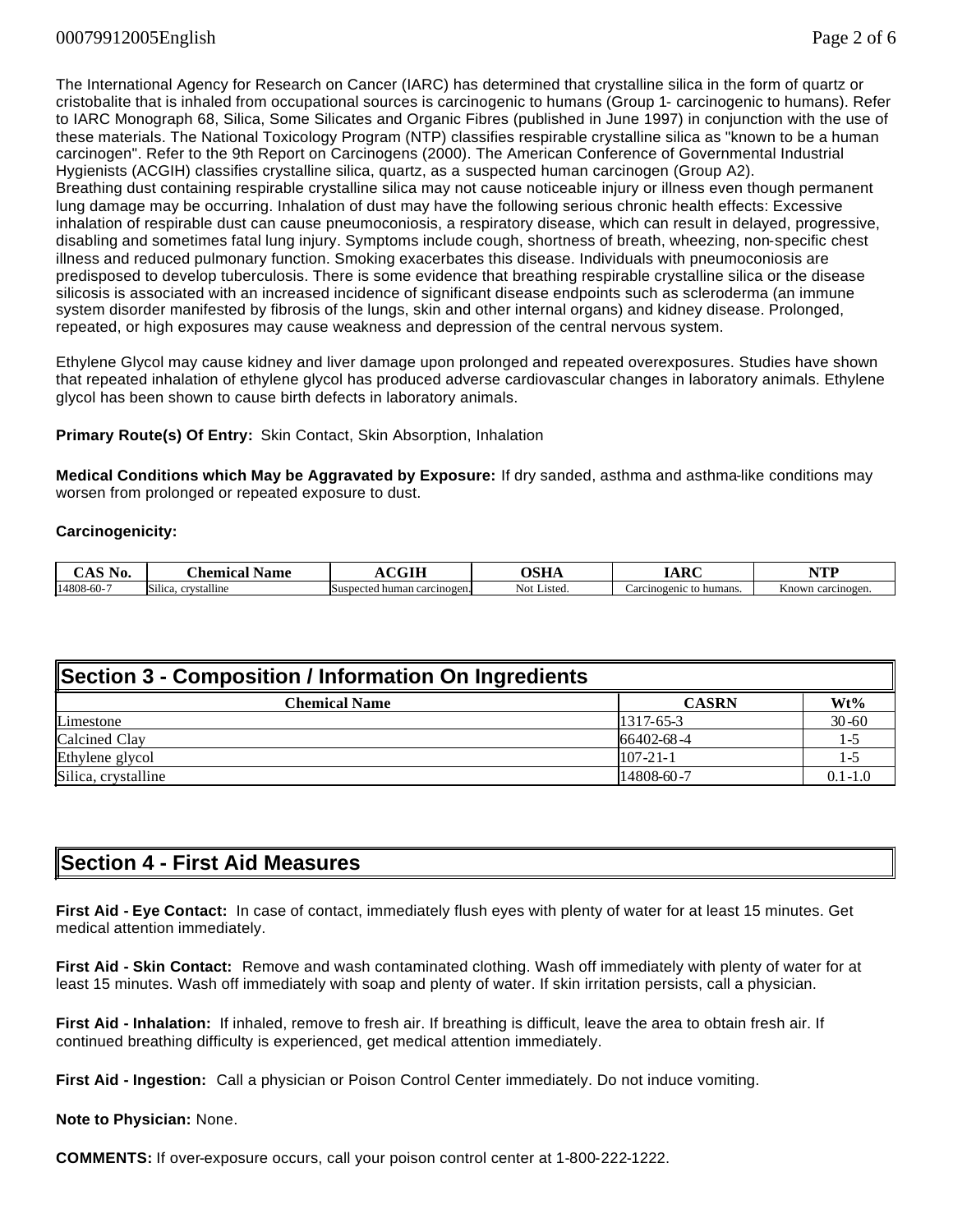**Extinguishing Media:** Carbon Dioxide, Dry Chemical, Foam, Water Fog

**Unusual Fire And Explosion Hazards:** None known.

**Special Firefighting Procedures:** Cool fire-exposed containers using water spray.

## **Section 6 - Accidental Release Measures**

**Steps To Be Taken If Material Is Released Or Spilled:** Wear proper protective equipment as specified in Section 8. Scrape up dried material and place into containers.

# **Section 7 - Handling And Storage**

**Handling:** KEEP OUT OF REACH OF CHILDREN! Do not breathe vapors. Avoid contact with skin and eyes. Do not breathe dust. Removal of this product after use will result in the generation of Dust. If dry-sanded, exposure to dust may result in the build-up of material in eyes, ears, nose, and mouth which may cause irritation. Avoid excessive heat and handling. Wash thoroughly after handling.

**Storage:** Avoid excessive heat and freezing. Keep tightly closed. Do not store at temperatures above 120 degrees F. Store away from caustics and oxidizers.

| Section 8 - Exposure Controls / Personal Protection |                |                  |                   |            |                                     |                  |                  |                 |
|-----------------------------------------------------|----------------|------------------|-------------------|------------|-------------------------------------|------------------|------------------|-----------------|
| <b>Chemical Name</b>                                | <b>CASRN</b>   | <b>ACGIH TWA</b> | <b>ACGIH STEL</b> | ACGIH CEIL | <b>OSHA TWA</b>                     | <b>OSHA STEL</b> | <b>OSHA CEIL</b> | <b>Skin</b>     |
| Limestone                                           | 1317-65-3      | 10 MGM3          | N.E.              | N.E.       | 5 MGM3<br>(respirable)<br>fraction) | N.E.             | N.E.             | No.             |
| Calcined Clay                                       | 66402-68-4     | N.E.             | N.E.              | N.E.       | N.E.                                | N.E.             | N.E.             | No              |
| Ethylene glycol                                     | $107 - 21 - 1$ | N.E.             | N.E.              | 100 MGM3   | N.E.                                | N.E.             | N.E.             | No              |
| Silica, crystalline                                 | 14808-60-7     | $0.025$ MGM.     | N.E.              | N.E.       | $10/(%SiO2 + 2)$<br>MGM3            | N.E.             | N.E.             | No <sub>1</sub> |

#### **Exposure Notes:**

14808-60-7 The 2002 ACGIH Threshold Limit Values for Chemical Substances and Physical Agents lists the median Respirable Particulate Mass (RPM) point for crystalline silica at 4.0 microns in terms of the particle's aerodynamic diameter.

The TLVs for crystalline silica represent the respirable fraction.

OSHA PEL TWA for Quartz is calculated using the following formula: 10 mg/m3/(% SiO2 + 2). Both concentration and percent quartz for the application of this limit are to be determined from the fraction passing a size selector with the following characteristics.

| Aerodynamic diameter ( unit density sphere )   Percent passing selector |  |
|-------------------------------------------------------------------------|--|
|                                                                         |  |
|                                                                         |  |
|                                                                         |  |
|                                                                         |  |
|                                                                         |  |
|                                                                         |  |

**Precautionary Measures:** Contact lenses pose a special hazard; soft lenses may absorb and all lenses concentrate irritants.

**Engineering Controls:** Local ventilation of emission sources may be necessary to maintain ambient concentrations below recommended exposure limits. Prevent build-up of dust and vapors by opening windows and doors or use other means to ensure fresh air entry during application, drying and sanding. Wet sanding is recommended to avoid generation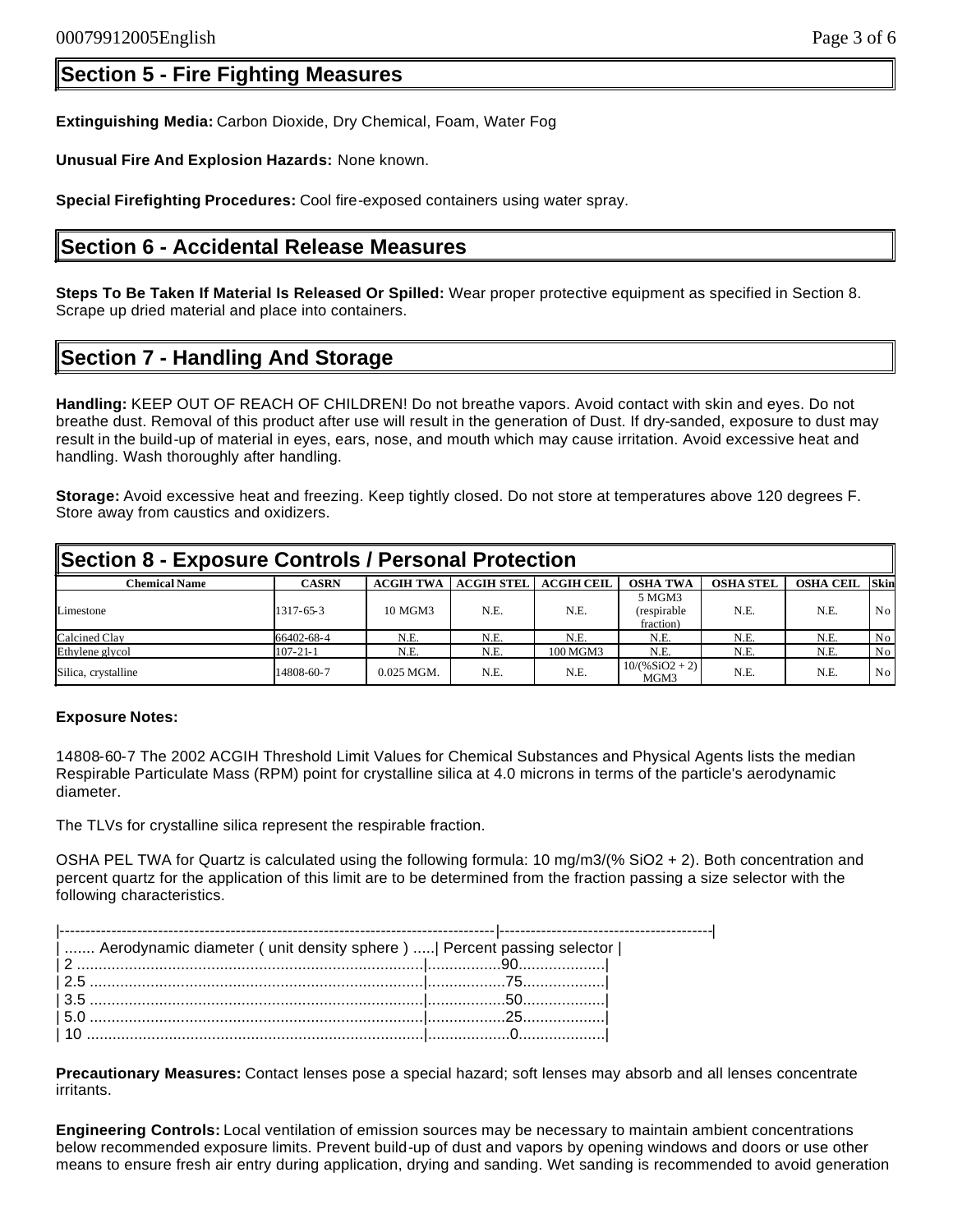### 00079912005English Page 4 of 6

of dust.

**Respiratory Protection:** If concentrations exceed the exposure limits specified, use of a NIOSH-approved supplied air respirator is recommended. Where the protection factor is exceeded, use of a Self Contained Breathing Apparatus (SCBA) may be necessary. A respiratory protection program that meets the OSHA 1910.134 and ANSI Z88.2 requirements must be followed whenever workplace conditions warrant a respirator's use. Use an approved NIOSH/OSHA respirator if dry sanded.

National Institute for Occupational Safety and Health (NIOSH) has recommended that the permissible exposure limit be changed to 50 micrograms respirable free silica per cubic meter of air (0.05 mg/m3) as determined by a full shift sample up to 10-hour work shift.

**Skin Protection:** Wear gloves with repeated or prolonged use.

**Eye Protection:** Safety glasses with side-shields.

**Other protective equipment:** Not required under normal use.

**Hygienic Practices:** Remove and wash contaminated clothing before re-use.

**Important:** Listed Permissible Exposure Levels (PEL) are from the U.S. Dept. of Labor OSHA Final Rule Limits (CFR 29 1910.1000); these limits may vary between states.

**Note:** An employee's skin exposure to substances having a "YES" in the "SKIN" column in the table above shall be prevented or reduced to the extent necessary under the circumstances through the use of gloves, coveralls, goggles or other appropriate personal protective equipment, engineering controls or work practices.

## **Section 9 - Physical And Chemical Properties**

**Boiling Range:** Not Established **Vapor Density:** Heavier Than Air **Odor: Very Slight Ammonia Odor Threshold:** Not Established **Color:** White to Off-White **Evaporation Rate:** Slower Than n-Butyl Acetate **Solubility in H2O:** Not Established **Specific Gravity:** 1.55 - 1.55 **Freeze Point:** Not Established **pH: Between 7.0 and 12.0 Vapor Pressure:** Not Established **Viscosity:** Not Established **Physical State:** Paste **Flammability:** Non-Flammable **Flash Point, F:** Greater than 200 **Method:** (Seta Closed Cup) **Lower Explosive Limit, %:** Not Determined **Upper Explosive Limit, %:**Not Determined

When reported, vapor pressure of this product has been calculated theoretically based on its constituent makeup and has not been determined experimentally.

(See section 16 for abbreviation legend)

### **Section 10 - Stability And Reactivity**

**Conditions To Avoid:** Excessive heat and freezing.

**Incompatibility:** Strong oxidizing agents. Strong bases.

**Hazardous Decomposition Products:** Normal decomposition products, i.e., COx, NOx.

**Hazardous Polymerization:** Hazardous polymerization will not occur under normal conditions.

**Stability:** Stable under normal conditions.

## **Section 11 - Toxicological Information**

| <b>Product LD50: Not Established</b> |                                  | <b>Product LC50: Not Established</b> |             |
|--------------------------------------|----------------------------------|--------------------------------------|-------------|
| <b>CASRN</b>                         | <b>Chemical</b> .<br><b>Name</b> | LD50                                 | <b>LC50</b> |
|                                      |                                  |                                      |             |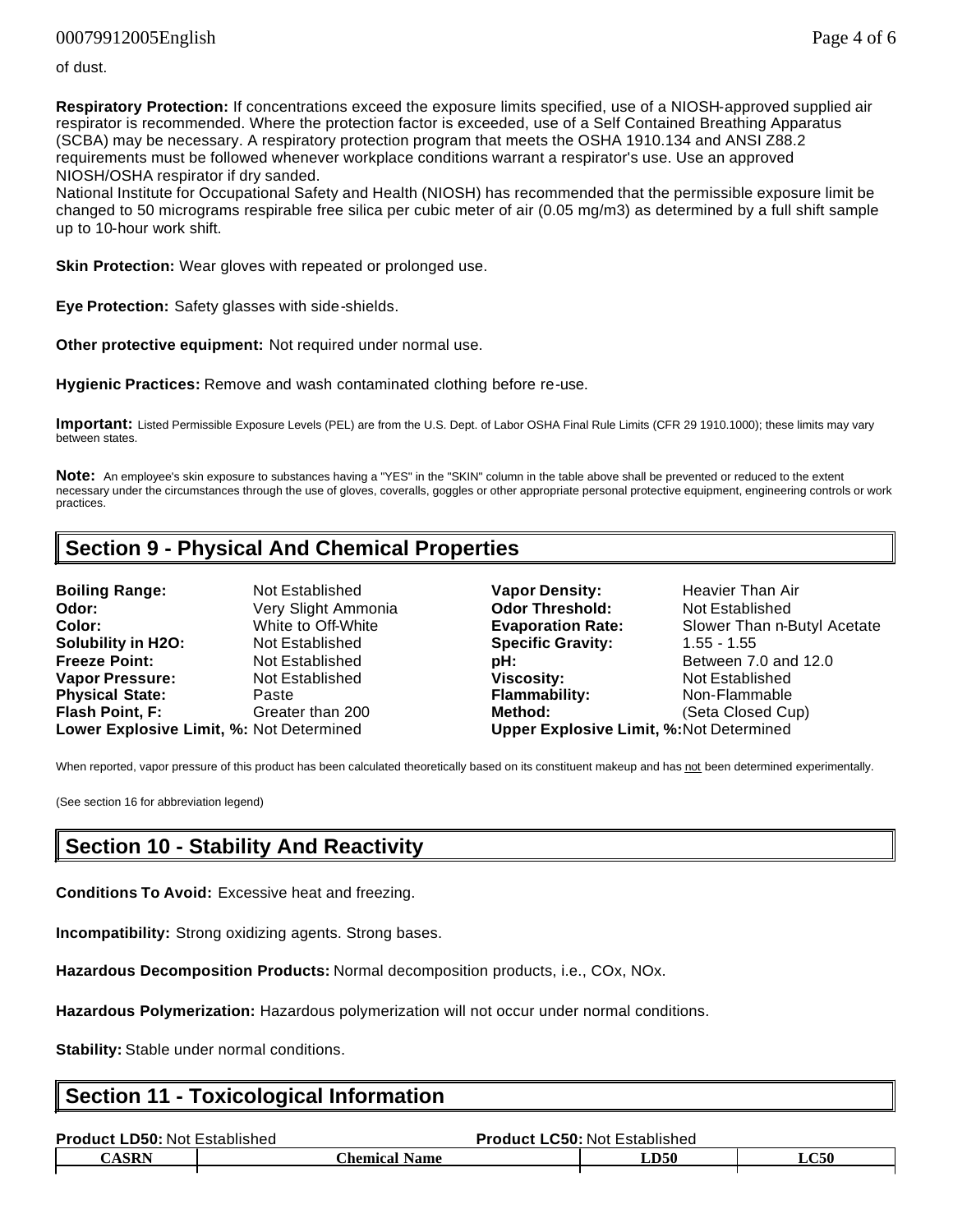**Significant Data with Possible Relevance to Humans:** None.

# **Section 12 - Ecological Information**

**Ecological Information:** Ecological injuries are not known or expected under normal use.

### **Section 13 - Disposal Information**

**Disposal Information:** Dispose of material in accordance with all federal, state and local regulations. State and Local regulations/restrictions are complex and may differ from Federal regulations. Responsibility for proper waste disposal is with the owner of the waste.

#### **EPA Waste Code if Discarded (40 CFR Section 261):** None.

| Section 14 - Transportation Information |                         |                          |  |  |
|-----------------------------------------|-------------------------|--------------------------|--|--|
| Not Regulated.                          | <b>Packing Group:</b>   | N.A.                     |  |  |
| N.A.                                    | <b>Hazard Subclass:</b> | N.A.<br>N.A.             |  |  |
|                                         | N.A.                    | <b>DOT UN/NA Number:</b> |  |  |

Note: The shipping information provided is applicable for domestic ground transport only. Different categorization may apply if shipped via other modes of transportation and/or to non-domestic destinations.

### **Section 15 - Regulatory Information**

#### **CERCLA - SARA Hazard Category:**

This product has been reviewed according to the EPA 'Hazard Categories' promulgated under Sections 311 and 312 of the Superfund Amendment and Reauthorization Act of 1986 (SARA Title III) and is considered, under applicable definitions, to meet the following categories:

Immediate Health Hazard, Chronic Health Hazard

#### **SARA Section 313:**

This product contains the following substances subject to the reporting requirements of Section 313 of Title III of the Superfund Amendment and Reauthorization Act of 1986 and 40 CFR part 372:

| 'hemica<br>Name       | c<br>Number<br>чис. |
|-----------------------|---------------------|
| Ethylene              | 1107                |
| $\alpha$ and $\alpha$ | -                   |
| y cui                 | $10/-$              |

#### **Toxic Substances Control Act:**

All ingredients in this product are either on TSCA inventory list, or otherwise exempt.

This product contains the following chemical substances subject to the reporting requirements of TSCA 12(B) if exported from the United States: